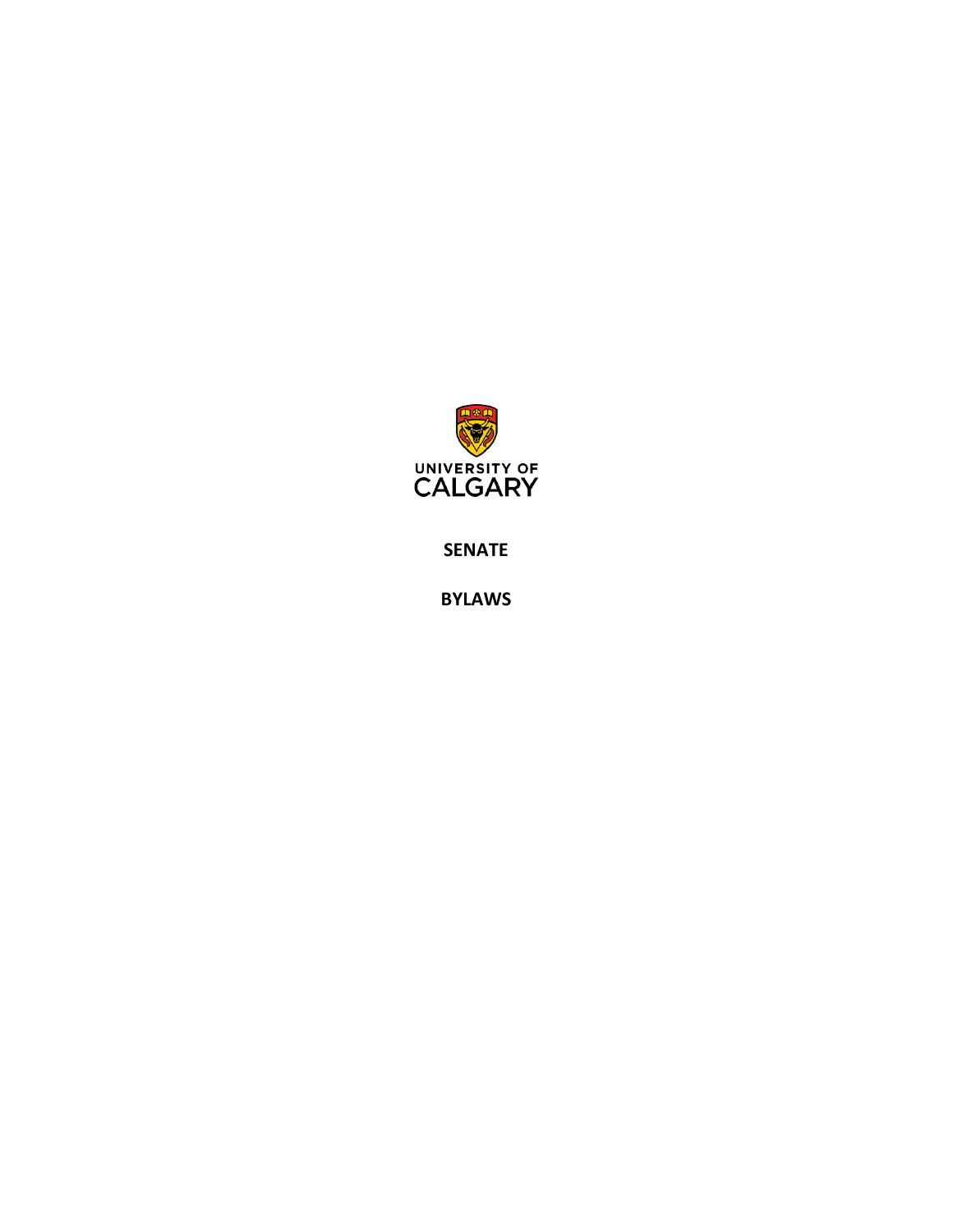# **TABLE OF CONTENTS**

| 1.  |  |
|-----|--|
| 2.  |  |
| 3.  |  |
| 4.  |  |
| 5.  |  |
| 6.  |  |
| 7.  |  |
| 8.  |  |
| 9.  |  |
| 10. |  |
| 11. |  |
| 12. |  |
| 13. |  |
| 14. |  |
| 15. |  |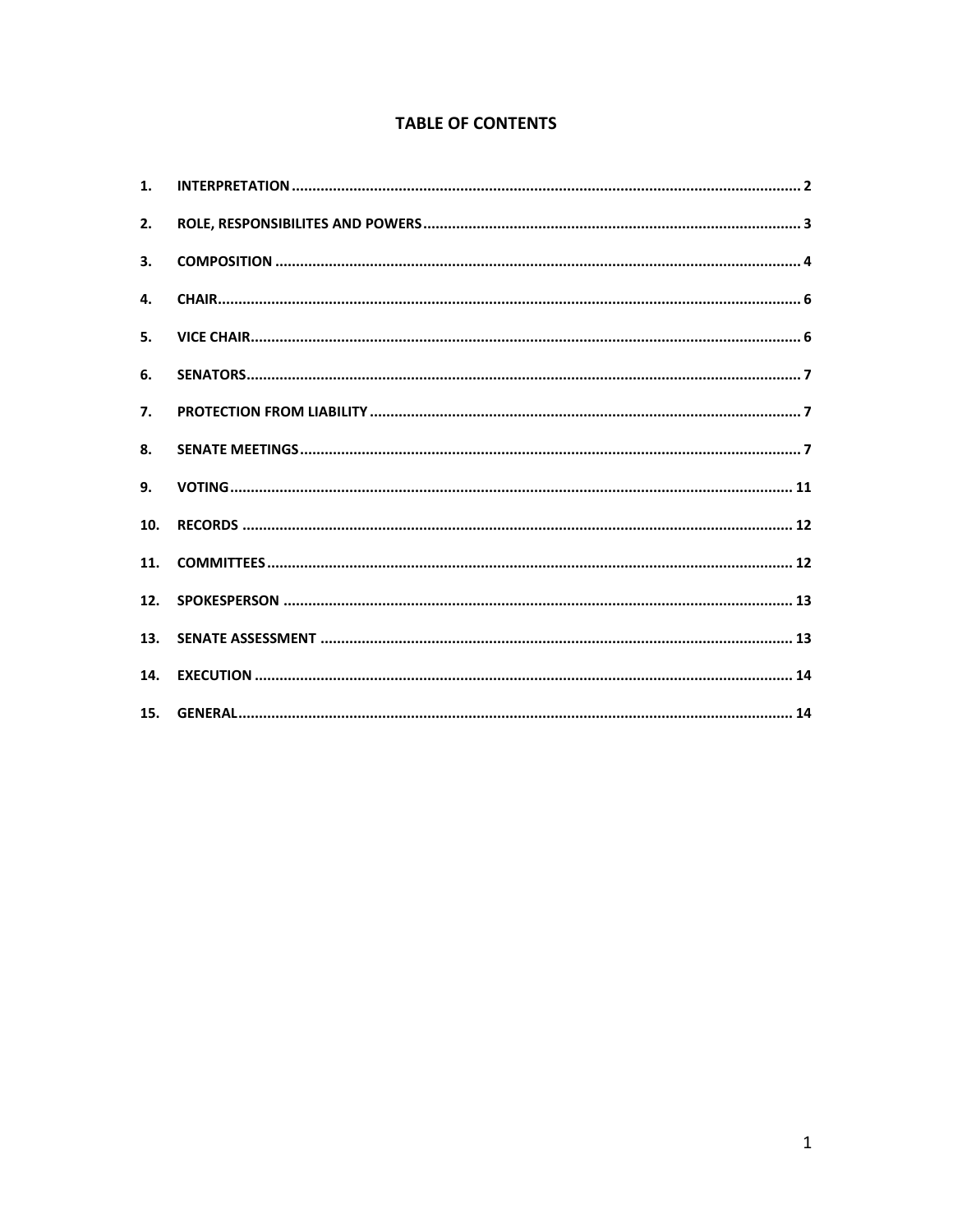## **THE UNIVERSITY OF CALGARY SENATE BYLAWS**

### <span id="page-2-0"></span>**1. INTERPRETATION**

#### **1.1 Definitions**

In these Bylaws the following terms have the meaning ascribed to them:

- a) "**Act"** means the *Post-Secondary Learning Act* (Alberta) and the regulations promulgated thereunder;
- b) "**Board"** means the Board of Governors of the University;
- c) "**Business Day**" means a day other than a day that the University is closed or a Saturday, Sunday, statutory or civic holiday in Calgary, Alberta;
- d) "**Chair**" means the Chair of the Senate;
- e) "**Chancellor**" means the Chancellor of the University;
- f) "**Committee**" means a standing or *ad-hoc* committee established by the Senate;
- g) **"Executive Committee"** means the Executive Committee of the Senate;
- h) "**Ex officio**" means a person who holds a position because of their office;
- i) **"External Senator"** means a Senator who is appointed by the Minister or a Senator who is elected by Senate and is not a member or representative of a staff or other constituency group internal to the University;
- j) **"Meeting Year"** means the period from September to June in each year;
- k) "**Minister"** means the Minister responsible for the Act;
- l) **"OCS"** means the Office of the Chancellor and Senate;
- m) "**President"** means the President and Vice-Chancellor of the University;
- n) **"Secretary"** means the Secretary of the Senate who shall be the Manager of the OCS;
- o) "**Senate"** means the Senate of the University;
- p) "**Senator"** means a member of the Senate;
- q) "**Senior Officers**" means the Vice-Presidents, General Counsel and University Secretary;
- r) "**University"** means the University of Calgary;
- s) "**Vice Chair**" means the Vice Chair of the Senate; and
- t) **"Vice-Chancellor"** means the Vice-Chancellor of the University.

All defined terms contained in these Bylaws which are not defined herein and which are defined in the Act shall have the meaning given to such term in the Act.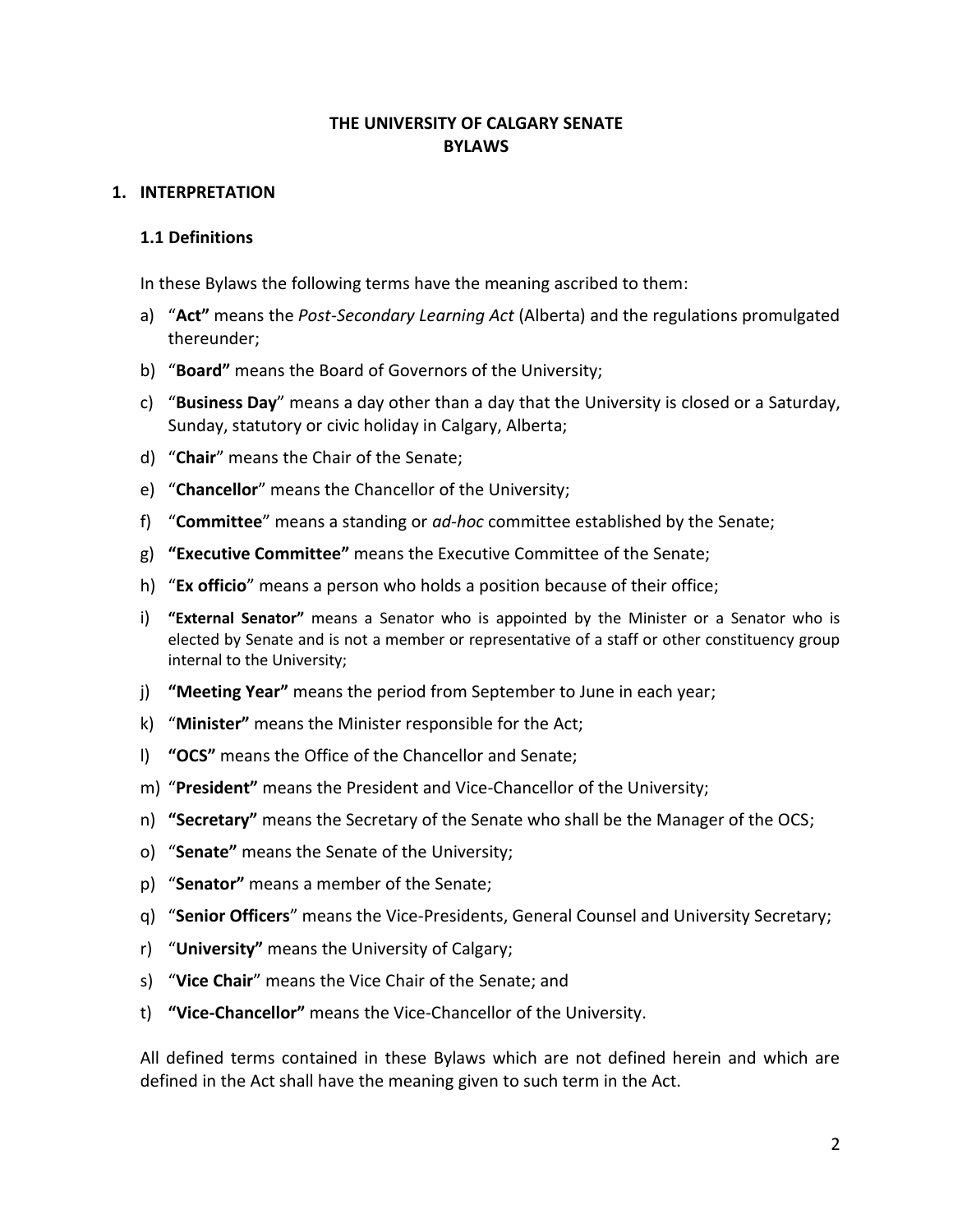## **1.2 Headings**

The headings used throughout these Bylaws are inserted for reference only and are not to be considered in construing the terms and provisions of these Bylaws or to be deemed in any way to clarify, modify or explain the effect of such terms or provisions.

## **1.3 Conflict with Bylaws**

In the event of a conflict between the provisions of these Bylaws and the provisions of the Act, the provisions of the Act shall govern.

## **1.4 Interpretation**

In these Bylaws, unless the context otherwise requires, words importing the singular or the masculine gender shall include the plural or the feminine gender, as the case may be, and vice versa.

The Senate is the sole authority for the interpretation of these Bylaws and the decision of the Senate on any question of interpretation shall be final and binding.

The Board is the sole authority for the interpretation of the powers and duties of the Senate under the Act that are not definite, and the decision of the Board on any question that arises regarding these powers and duties is final and binding [Act, section 63].

### **1.5 Invalidity of Provisions**

The invalidity or unenforceability of any provision of these Bylaws shall not affect the validity or enforceability of the remaining provisions of these Bylaws.

### <span id="page-3-0"></span>**2. ROLE, RESPONSIBILITES AND POWERS**

### **2.1 Role**

The Senate is legislated by the Act to inquire into any matter that might benefit the University and enhance its position in the community, and has certain legislated powers under the Act.

The Senate shall discharge its legislated duty by, in alignment with the University's strategy, promoting the University's reputation and priorities, building long-term support for the University and developing and maintaining positive and productive community relationships to foster positive relations between the University and the public.

Within this ambassadorial role, working with University Relations, the Senate will identify opportunities to inform and engage with the community on key University accomplishments and activities, and leverage opportunities to enhance the University's profile in the community and broaden public support of the University.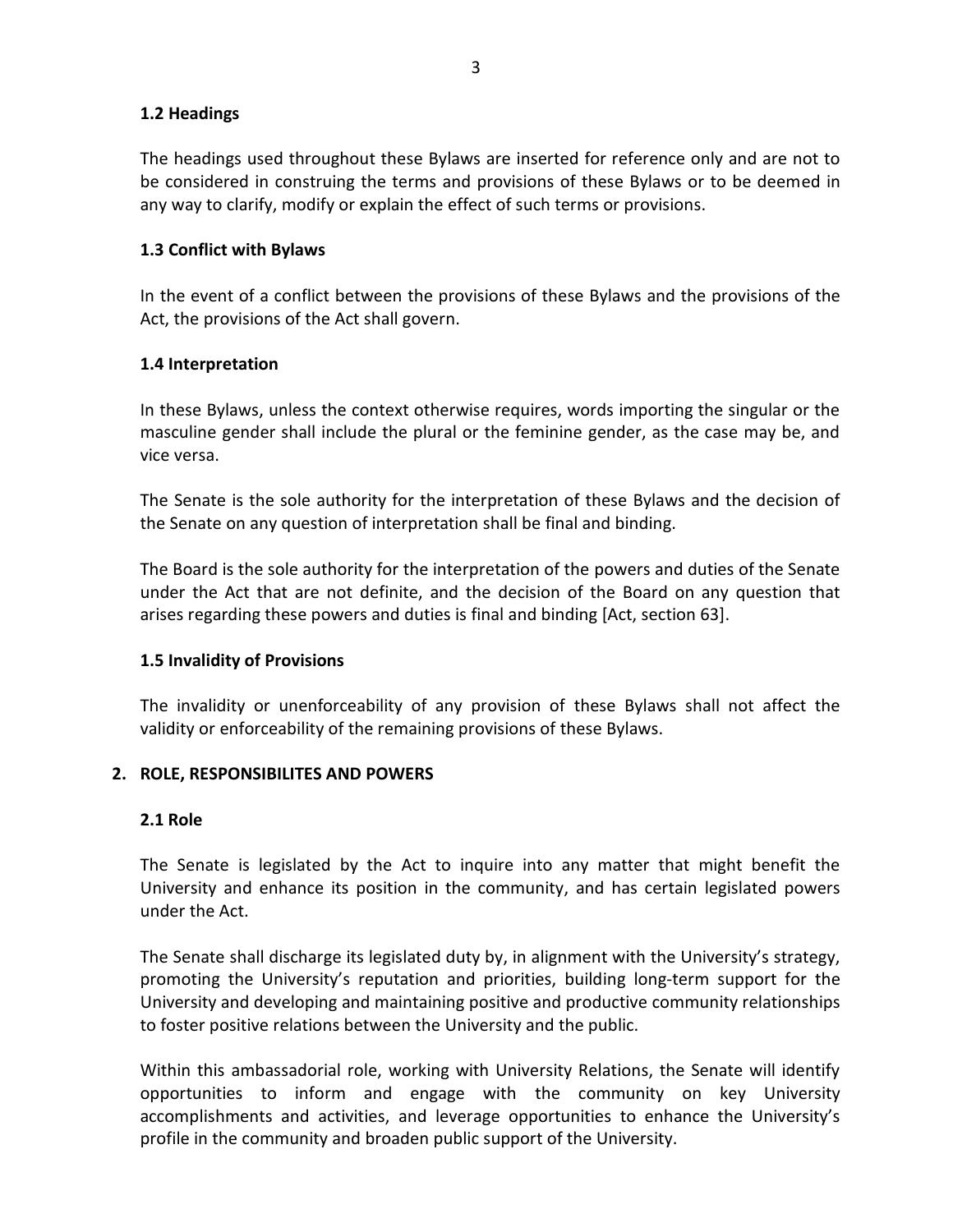In this way, the Senate assumes responsibility to work for the benefit of the University and enhance the University's position in the community.

## **2.2 Responsibilities**

The listed responsibilities below shall be the common, recurring activities of the Senate; however, the Senate may carry out additional responsibilities and duties within its role.

The responsibilities of the Senate are to:

- a) Recruit and select a Chancellor;
- b) Recruit, appoint, orient, develop, recognize and off-board Senators;
- c) Develop a multi-year plan for Senate to fulfill its role;
- d) Develop, oversee and evaluate Senate activities in execution of the Senate's plan;
- e) Engage in student mentorship opportunities;
- f) Present the Lecture of a Lifetime Series;
- g) Carry out those responsibilities assigned to the Senate under the Honorary Degree program; and
- h) Support fundraising for Senate and Chancellor Scholarships and Bursaries through the:
	- i. Chancellor's Club; and
	- ii. Chancellor's Challenge Golf Tournament.

#### **2.3 Powers**

The Senate may delegate in writing any of its powers, duties or functions to any person, except the power to elect the Chancellor, elect the Representative Senators and approve Honorary Degree nominations.

The Senate may also alter or revoke in writing the delegation of any of its powers, duties and functions. The Senate shall require as part of any delegation of its authority that any action taken under a delegated authority of the Senate be reported to the Senate.

### <span id="page-4-0"></span>**3. COMPOSITION**

#### **3.1 Senators**

The composition of the Senate is mandated by the Act and consists of sixty-two members comprised of seven ex-officio members, sixteen members appointed by constituent groups, nine members appointed by the Minister and thirty members elected by the Senate.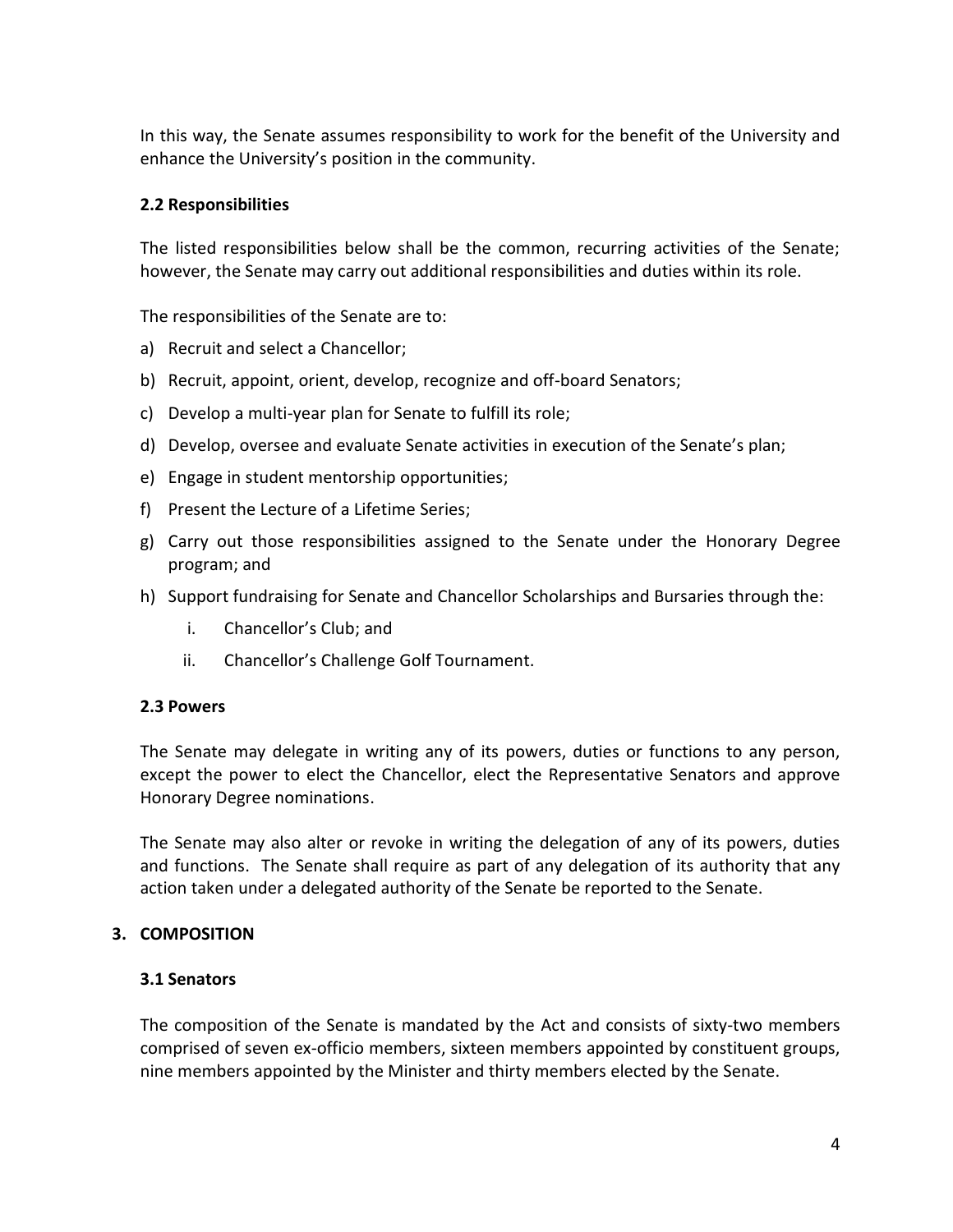The Senators are:

- The Chancellor of the University, who is the Chair
- The President and Vice-Chancellor, who is the Vice Chair
- The Vice-President designated by the Board
- The Provost and Vice-President (Academic)
- The Director of Continuing Education
- The President of the Alumni Association
- The Vice-President of the Alumni Association
- Two Deans, appointed by Deans' Council
- Two members of the Board, appointed by the Board
- Three members of the General Faculties Council, appointed by the General Faculties Council
- Two members of the Alumni Association, appointed by the Alumni Association
- Two non-academic staff members, appointed by the non-academic staff association
- Four members of the students association, appointed by the council of the students association
- One member of the graduate students association, appointed by the council of the graduate students association
- Nine members of the public, appointed by the Minister (**Public Senators**)
- Thirty representative members, elected by the Senators to represent geographical areas and groups and organizations with an interest in the University including, at the discretion of the Senators, representatives of staff organizations within the University (**Representative Senators**)

Senator qualifications, terms of office, reappointment provisions and vacancy processes shall be as set out in the Act, except for the qualifications of the Representative Senators for whom the Senate may establish specific qualifications.

# **3.2 Recruitment**

The recruitment of Public Senators is led by the Minister in conjunction with the Senate. As part of this process, the Senate may recommend candidates for the positions of Public Senator. The appointment of constituent Senators is carried out by each constituent group, which follows its own process. The recruitment of Representative Senators is carried out in accordance with a recruitment process approved by the Senate.

The Senate shall perform on-going succession planning, having regard to the principle that Senate membership should represent a diversity of backgrounds, experience and skills.

# **3.3 Remuneration**

Senators will not be remunerated for their service.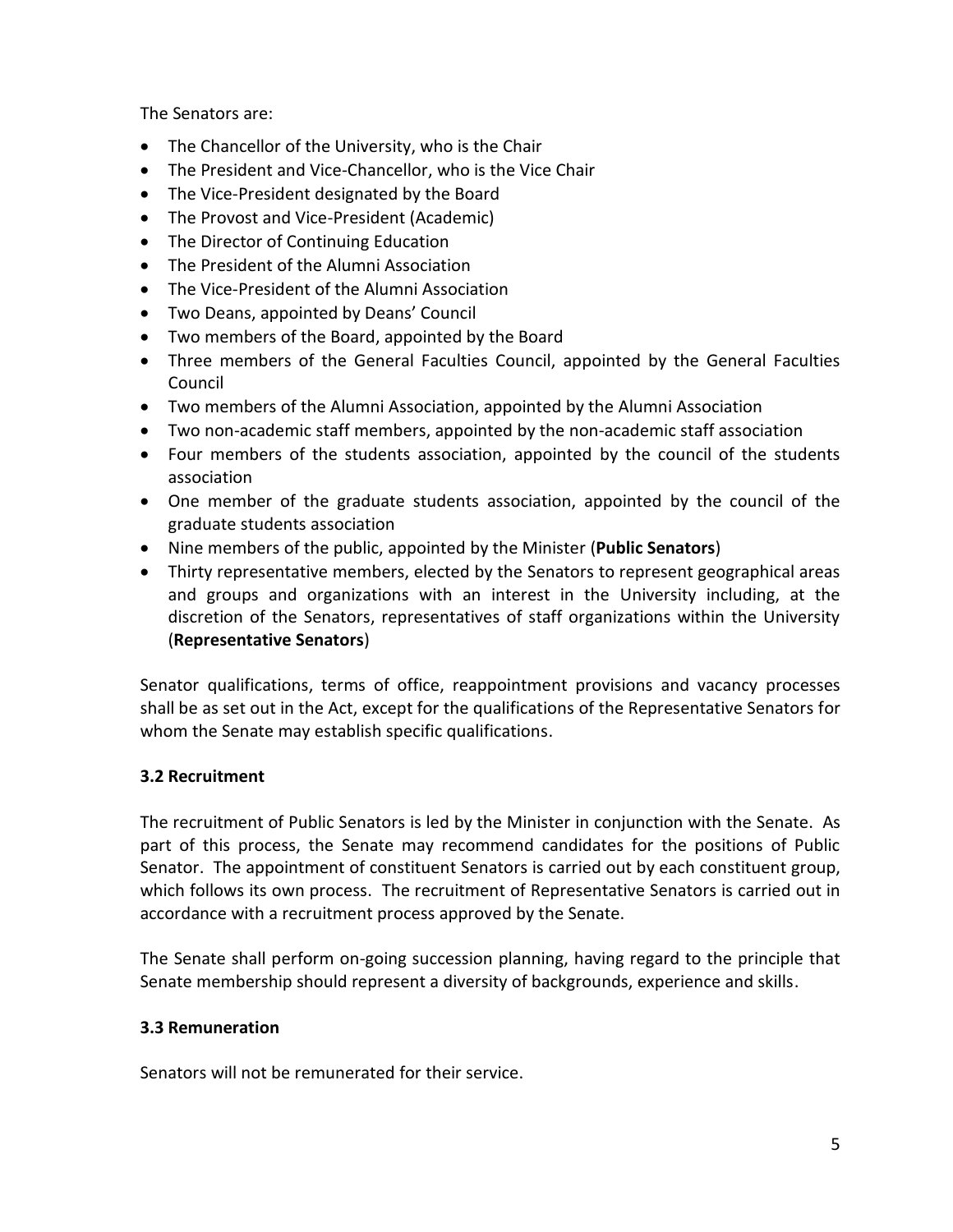## <span id="page-6-0"></span>**4. CHAIR**

The Chancellor shall be the Chair.

The Chair leads the Senate in all aspects of its work and is responsible to effectively manage the affairs of the Senate and to ensure that the Senate is properly organized, functions effectively, and meets its obligations and responsibilities. The Chair will foster and promote the integrity of the Senate and a culture where the Senate works ethically and cohesively in the best interests of the University.

In carrying out this role, the Chair shall:

- a) provide leadership to enable the Senate to effectively carry out its duties and responsibilities;
- b) facilitate communications and effective relationships among Senators and between the Senate and the President and Senior Officers;
- c) preside at meetings of the Senate and the Executive Committee of the Senate;
- d) act as spokesperson for the Senate, and when requested to do so by the President or a Senior Officer, for the University, within and outside the University;
- e) act as an advocate and ambassador in advancing the University and attend official functions and meetings with major stakeholders as is customary for the Chair or as reasonably requested by the President and Senior Officers from time to time;
- f) provide advice and counsel to other members of the Senate and advise the President in all matters concerning the interests of the Senate;
- g) ensure that the Senate is kept informed of the priorities, initiatives and activities of the University necessary for it to effectively perform its role and responsibilities; and
- h) perform such other duties as may be assigned by the Senate from time to time or that are customarily performed by a Chair of the Senate.

The Senate shall appoint an External Senator to act as Chair in the absence or inability to act of the Chair and Vice Chair.

# <span id="page-6-1"></span>**5. VICE CHAIR**

The Vice-Chancellor shall be the Vice Chair.

The Vice Chair will carry out any or all of the Chair's responsibilities at the request of the Chair or in the event that the Chair is absent or unable to carry out their responsibilities, and will have those additional powers and duties assigned by the Chair and the Senate from time to time.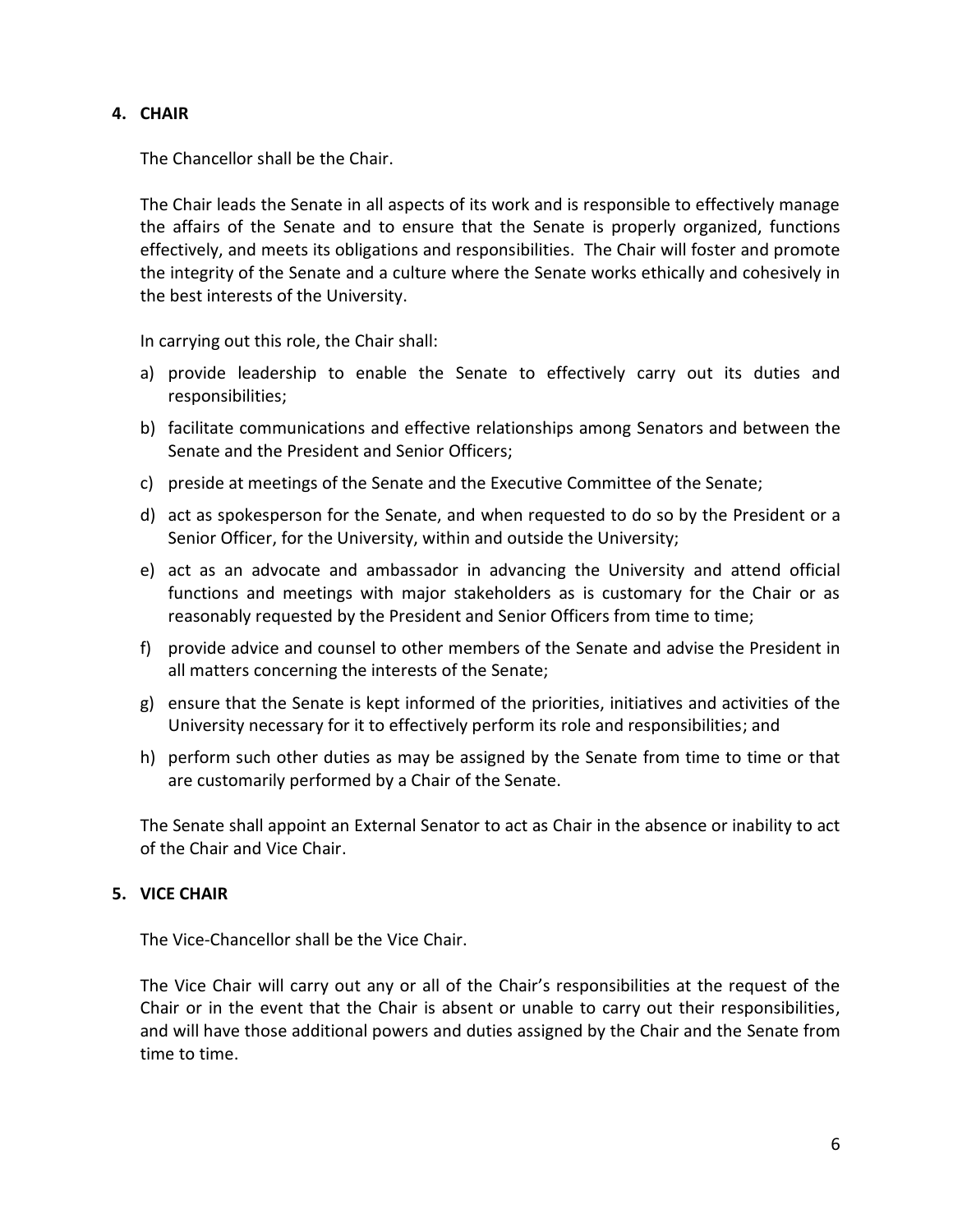### <span id="page-7-0"></span>**6. SENATORS**

## **6.1 Obligations**

Senators will:

- a) familiarize themselves with the Senate's role, these Bylaws, the Codes of Conduct, laws and University policies applicable to Senators and the Terms of Reference of any Committees on which the Senator serves; and
- b) adhere to these Bylaws, the Codes of Conduct, laws and University policies applicable to Senators and the Terms of Reference of any Committees on which the Senator serves.

## **6.2 Expectations**

Senators are expected to:

- a) make every reasonable effort to attend all Senate meetings and Committee meetings of which they are a member, in person whenever possible;
- b) carry out the tasks assigned to them by the Senate; and
- c) ensure that he or she is able to devote sufficient time and energy to carrying out their duties effectively.

In addition, each Public Senator and each Representative Senator is expected to submit one Honorary Degree nomination for each term of service on the Senate.

# <span id="page-7-1"></span>**7. PROTECTION FROM LIABILITY**

# **7.1 Protection from Liability**

Under the Act, a Senator is not personally liable for anything done by the Senate or for anything done by the Senator in good faith in the purported exercise or performance of the Senator's powers, duties and functions under the Act.

# <span id="page-7-2"></span>**8. SENATE MEETINGS**

### **8.1 Schedule**

In each Meeting Year, the Senate will meet in accordance with the meeting calendar approved by the Senate and provided to Senators at least three months in advance of the start of the Meeting Year. Additional regular or special meetings may be called by the Chair as necessary to deal with business. A Senate meeting may be postponed or cancelled by a duly passed motion of the Senate or by agreement of the Chair and the Vice Chair.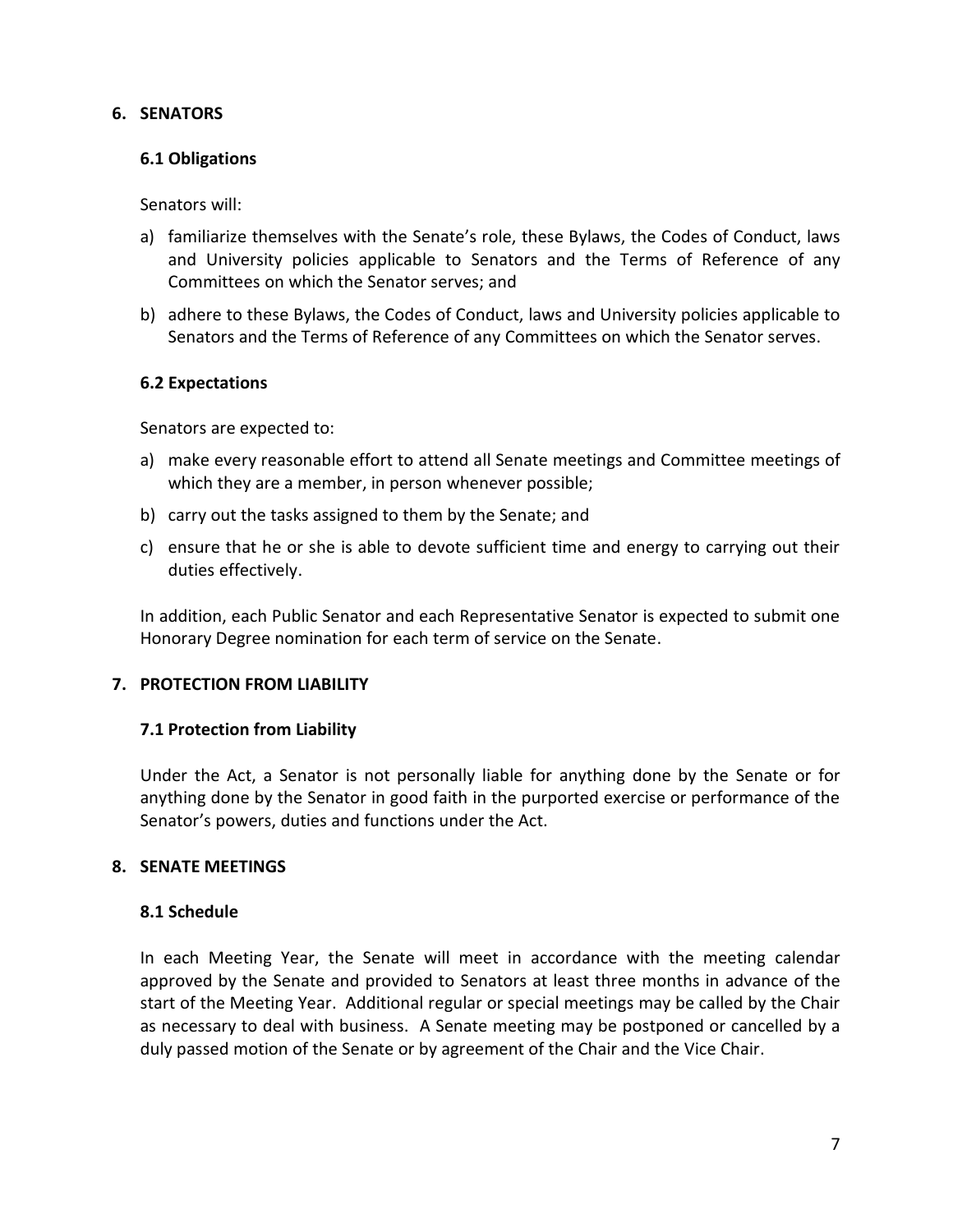## **8.2 Notice**

Members will be provided with a calendar of meeting dates for regularly scheduled Senate meetings in advance of each Meeting Year, which calendar is deemed to be sufficient notice to all Senators of any meeting shown in the calendar. Except in the case of an emergency meeting, notice of meetings that do not appear in the calendar will be provided at least two Business Days in advance of the meeting date. Meeting details will be communicated to members by the OCS as soon as they are available before each meeting.

The accidental omission to send notice of any meeting to, or the non-receipt of any notice by, any of the persons entitled to notice does not invalidate any proceedings at a meeting. Any person entitled to notice of a meeting may, in writing or otherwise, waive notice of, or the required period of notice of, such meeting.

# **8.3 Senate Meeting Agendas**

Senate meeting agendas will be formulated by the Secretary and the Chair and produced and reviewed in accordance with OCS procedures.

A Senator intending to introduce a new matter at a Senate meeting shall give written notice of the matter and any materials for the Senate's consideration to the Chair and the OCS at least eight days in advance of the meeting at which it is intended to be introduced.

Notwithstanding the paragraph above, a matter may be introduced to a meeting of the Senate by a Senator without the specified notice thereof having been given and without it having been included in the agenda if the matter is communicated in advance to the Chair and the Vice Chair, and its introduction to the meeting is approved by the Chair and the Vice Chair.

If a person who is not a Senator, or a guest approved by the Chair, wishes to address the Senate at any meeting, such person may do so if he or she has received prior permission in accordance with OCS procedures.

# **8.4 Meeting Materials**

Meeting materials will be provided to Senators electronically as much as possible one week in advance of a scheduled meeting.

# **8.5 Conduct of Meetings**

# **8.5.1 General**

The Chair, or in his or her absence, the acting chair, shall be responsible for the orderly conduct of meetings of the Senate. Meetings will be conducted in accordance with all applicable laws and these Bylaws or, where applicable laws or these Bylaws are silent on the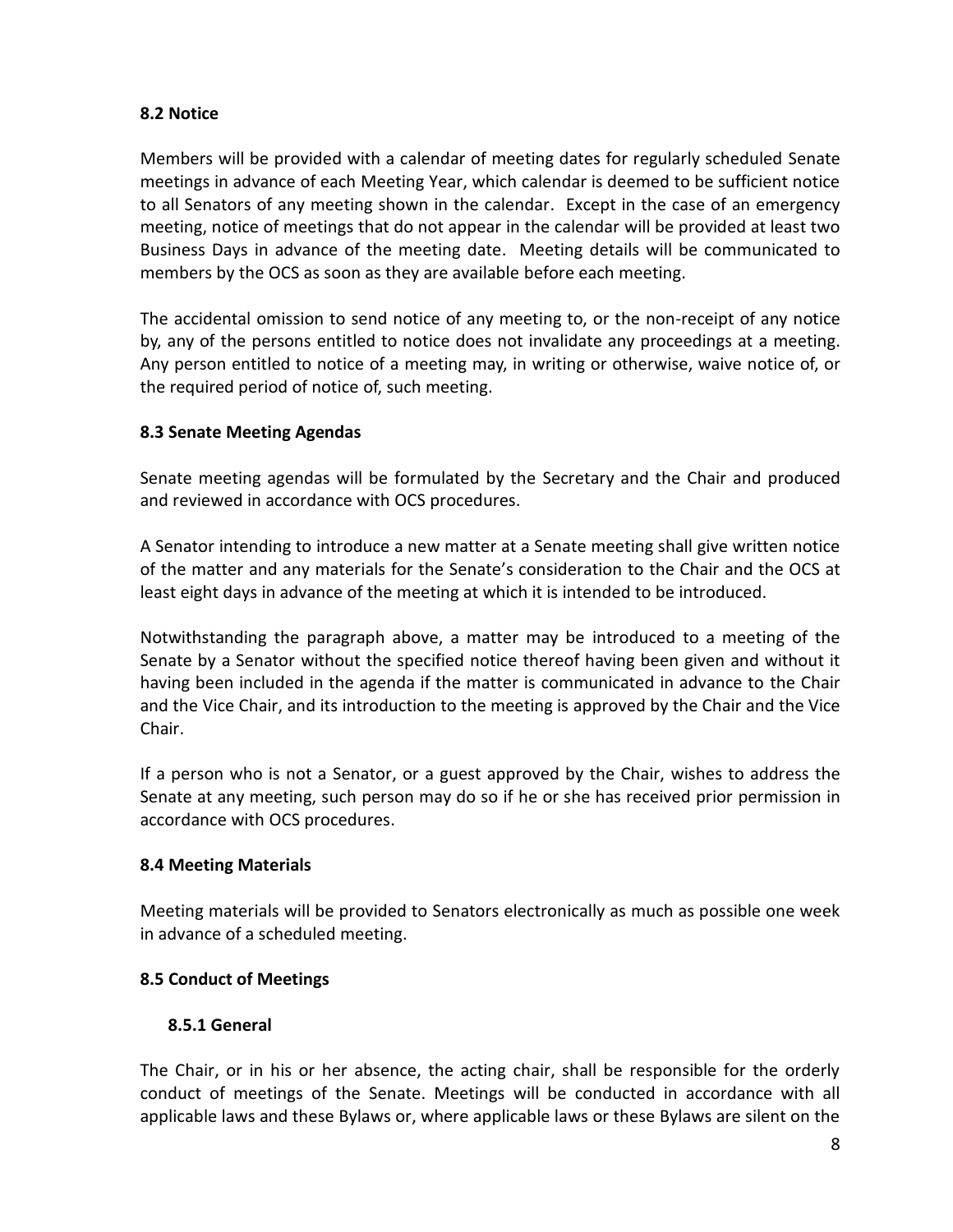matter, as determined by a ruling of the Chair, acting reasonably. The Chair may consult the Secretary and look to Roberts Rules of Order or Nathan's Company Meetings for guidance on the conduct of meetings, however, none of these sources shall be considered determinative and the Chair retains the discretion to make a final determination on the matter, subject to challenge as provided below.

The Chair's ruling shall bind all members of the Senate except where a motion challenging the ruling has been duly moved, seconded and carried by a majority of the Senators present at the meeting, whereupon such ruling shall cease to have force and effect. In this event, a Senator may propose a new ruling and provided it is duly moved, seconded and carried by a majority of the Senators present at the meeting; it shall bind all members of the Senate.

Except as otherwise set out in these Bylaws, the Secretary will act as the secretary at meetings of the Senate and the Secretary or designate will act as secretary at meetings of the Committees.

# **8.5.2 Open, Closed and In-Camera Meetings**

The Senate may hold open, closed and in-camera meetings or sessions of the Senate and in conducting its meetings, shall be guided by principles of transparency and accountability that reflect the values of the University as a public institution.

Open meetings or open sessions of meetings of the Senate may be attended by the public, subject to the limitations of space.

Closed meetings or closed sessions of meetings of the Senate will be attended by the Secretary and such guests who are invited to remain for the closed session by the chair of the meeting.

In-camera meetings or in-camera sessions of meetings of the Senate will be attended by the Secretary unless specifically excused by the chair of the meeting, and by those guests who are invited to remain for the in-camera session or a portion thereof. If the Secretary is excused by the chair from an in-camera session, the chair will appoint one of the Senators present to act as secretary for the session, which Senator shall record any discussions, decisions and actions of the Senate pertaining to Senate business done in-camera, and will provide a signed record to the Secretary for the official records.

# **8.5.3 Invited Guests and Visitors**

Guests may be invited to attend and speak at a Senate meeting with the approval of the Chair given in advance of the meeting or, in the sole discretion of the chair of the meeting, during the meeting.

Visitors in attendance at a meeting to observe Senate proceedings may speak only if expressly invited to do so by the chair of the meeting. All visitors are expected to maintain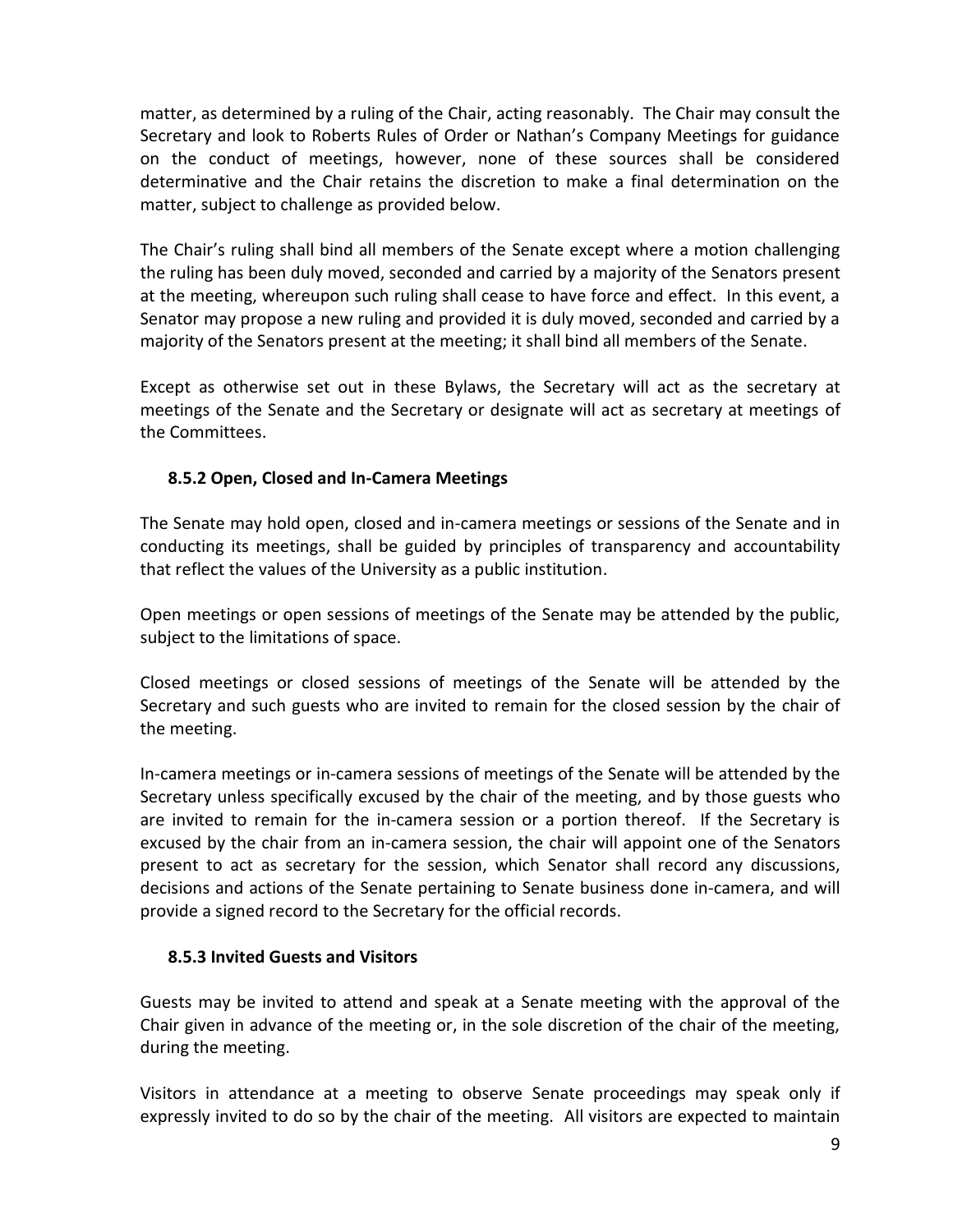the decorum prescribed for parliamentary galleries and no person is allowed to use a camera or a recording device in a Senate meeting. In the event of a breach of these rules or a disturbance, the Chair may eject persons from the meeting or adjourn the meeting.

## **8.6 Absence of Chair**

In the event that the Chair is unable to attend a specific meeting, the Vice Chair shall act as Chair for that meeting.

In the event that both the Chair and the Vice Chair are unable to attend a specific meeting, then the Chair shall designate an External Senator to chair the meeting.

If none of the Chair, the Vice Chair or the designated chair is present within ten (10) minutes of the time fixed for the commencement of the meeting, the meeting will be cancelled.

## **8.7 Quorum**

A quorum for the transaction of business at any meeting of the Senate is a number equal to a one-half (1/2) of the members of Senate.

If quorum for a Senate meeting is not present within ten (10) minutes of the time fixed for the commencement of the meeting, the Chair of the meeting may:

- 1. adjourn the meeting; or
- 2. cancel the meeting.

If quorum for a Senate meeting is lost at any time during the meeting, the balance of the business of the meeting will be postponed to the next Senate meeting.

### **8.8 Attendance**

If a Senator is absent from three or more meetings of the Senate, or a Committee of which the Senator is a member, within a Meeting Year, the Chair shall contact the Senator to determine the reason for the absence and the Senator's interest in continuing to serve as a Senator or Committee member, as applicable.

In the case of a Senator absent from three or more meetings of the Senate within a Meeting Year without sufficient reason or without having made satisfactory arrangements with the Chair, the Chair will refer the matter to the Executive Committee for handling. Actions of the Executive Committee may include a request for the Senator's resignation or the removal of the Senator from the Senate.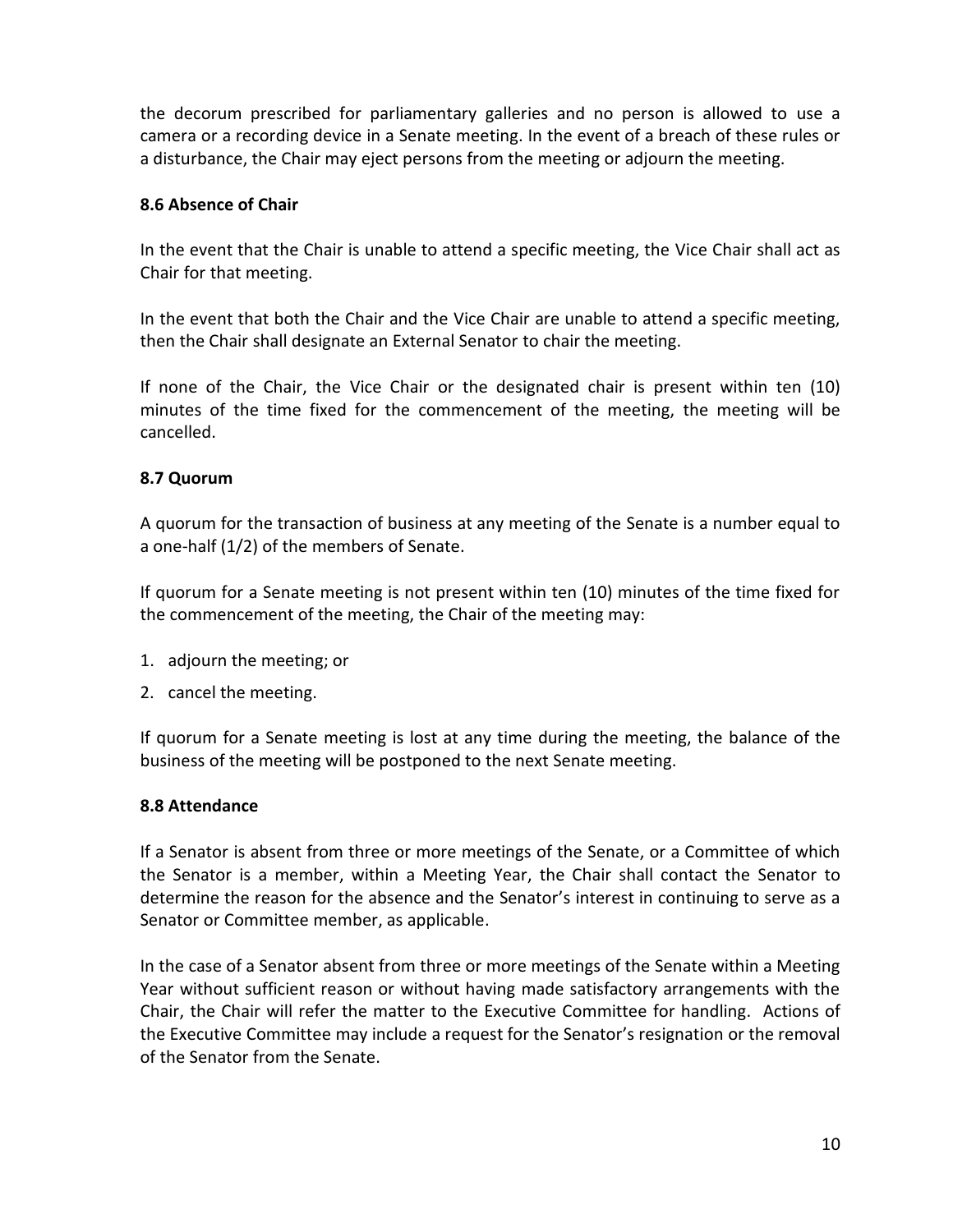## <span id="page-11-0"></span>**9. VOTING**

## **9.1 Meetings**

Only Senators may move, second and vote on motions.

Motions will be decided by a show of hands, a roll call (voice), consensus, or otherwise in such manner that clearly evidences a Senator's vote and is accepted by the chair of the meeting. Voting by proxy is not allowed.

An affirmative vote of a majority of the Senators present and eligible to vote, or consent without objection is required to pass a motion. The Chair does not have a second or casting vote.

A declaration by the chair of the meeting that a motion has been carried and an entry to that effect in the minutes shall be prima facie evidence of the action taken. Any Senator may ask at the time of the vote that the Senator's individual vote or abstention be recorded in the minutes.

Elections will be decided based upon the number of votes in favour of each nominee in descending order, the first elected person being the nominee with the most votes. Additional elected persons will be the person(s) with the next highest number of votes in descending order until all elected persons have been determined. In the event of an equal number of votes being cast for more than one nominee (a tie), the Chair (or the Vice Chair where the Chair is absent or has a conflict of interest) will cast a second vote to break the tie.

### **9.2 Resolutions in Writing**

A resolution of the Senators consented to in writing by a majority of the Senators entitled to vote on it, whether by signed document, facsimile, electronic mail or any other method of transmitting legibly recorded messages, shall have the same force and effect as if it had been passed at a Senate meeting duly called and held. Such resolution may be in two or more counterparts which together are deemed to constitute one resolution in writing. A resolution passed in this manner is effective on the date stated in the resolution or, if a date is not stated, on the latest date stated on any counterpart or the latest date on which the required number of affirmative votes is communicated to the Secretary.

Resolutions in writing may be circulated for approval via facsimile, electronic mail or electronic poll.

The procedures for approval of resolutions via electronic mail or electronic poll are as follows:

a) Resolutions will be circulated to Senators by electronic mail at the e-mail address on file with the OCS or by electronic poll;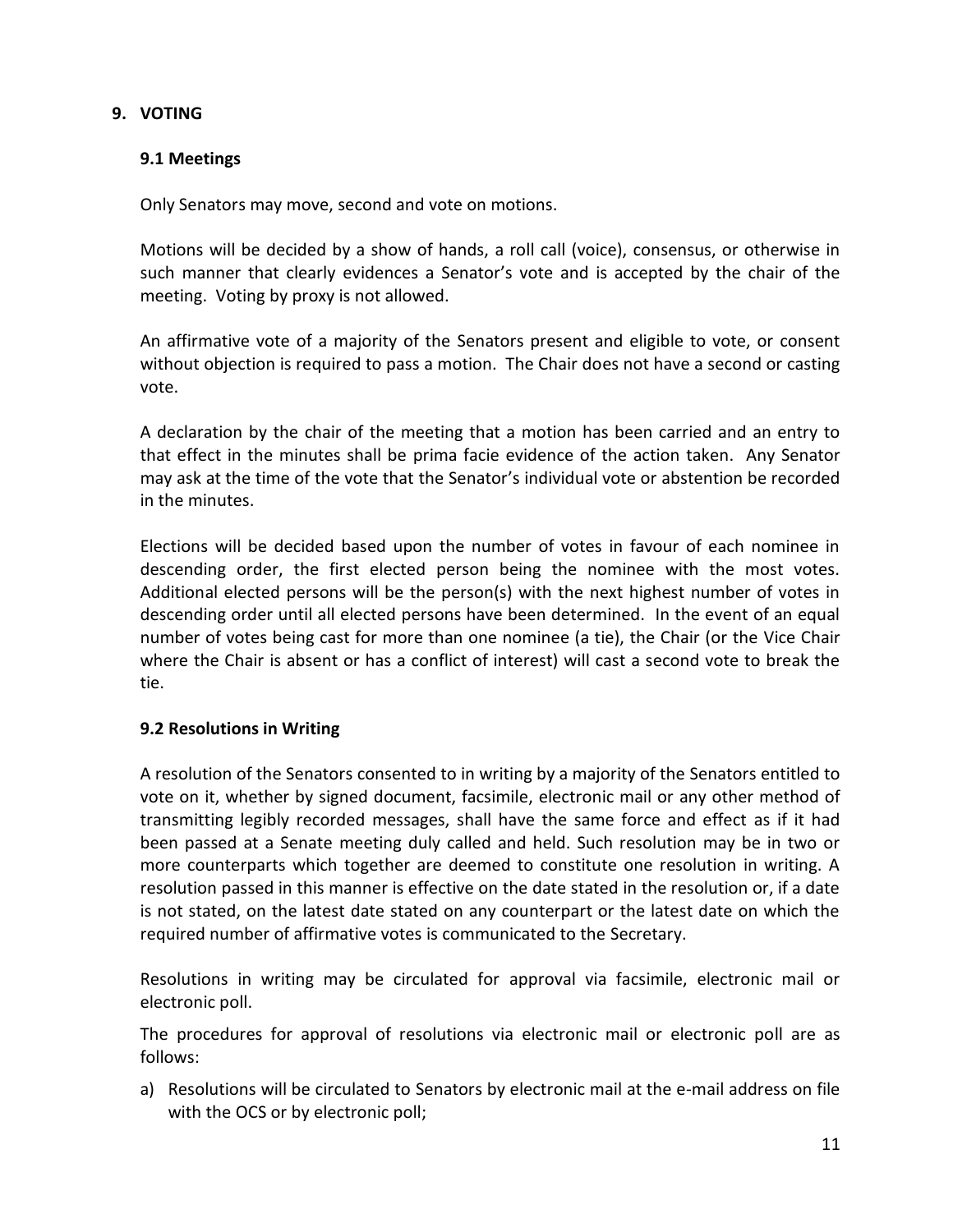- b) The resolution will expire in the time set in the message; however, the Chair or the Secretary may extend the deadline once by up to a maximum of seven days;
- c) An affirmative vote of a majority of Senators who are eligible to vote is required to pass a resolution made via electronic mail or electronic poll;
- d) The Secretary is responsible for tallying the votes and informing the Senate of the outcome;
- e) Written resolutions may not be amended; however, the Senator who proposed the resolution may withdraw it at any time prior to receipt of the necessary approval or the expiry time, if one, or with the approval of all of the Senators who voted on the resolution; and
- f) If the resolution does not receive the required votes by the deadline (as extended, if applicable), it does not pass.

# <span id="page-12-0"></span>**10. RECORDS**

## **10.1 Senate Records**

Minutes of the proceedings of all Senate and Committee meetings and records of all decisions of the Senate and Committees made outside of a meeting will be created and presented to the Senate or the Committee for approval or information, as applicable, at its next subsequent meeting.

The University shall keep as permanent records, minutes of all Senate and Committee meetings, a record of all actions taken by the Senate and Committees without a meeting, and a record of all actions taken by a Committee exercising the authority of the Senate. The University shall maintain its records in a form capable of conversion into written form within a reasonable time.

The official records of the Senate will be maintained under the custodianship of the Secretary and shall be available for inspection in the OCS by any member of the Senate at any time during regular OCS office hours upon reasonable advance notice to the Secretary.

Access to the official records of the Senate by persons other than Senators will be determined in accordance with applicable legislation, University policies and Senate procedures in effect from time to time.

### <span id="page-12-1"></span>**11. COMMITTEES**

### **11.1 Establishment**

The Senate may, by resolution, establish standing or *ad-hoc* committees with such responsibilities, authorities, membership and operational rules as it considers appropriate. The Senate may also, by resolution, dissolve any Committee.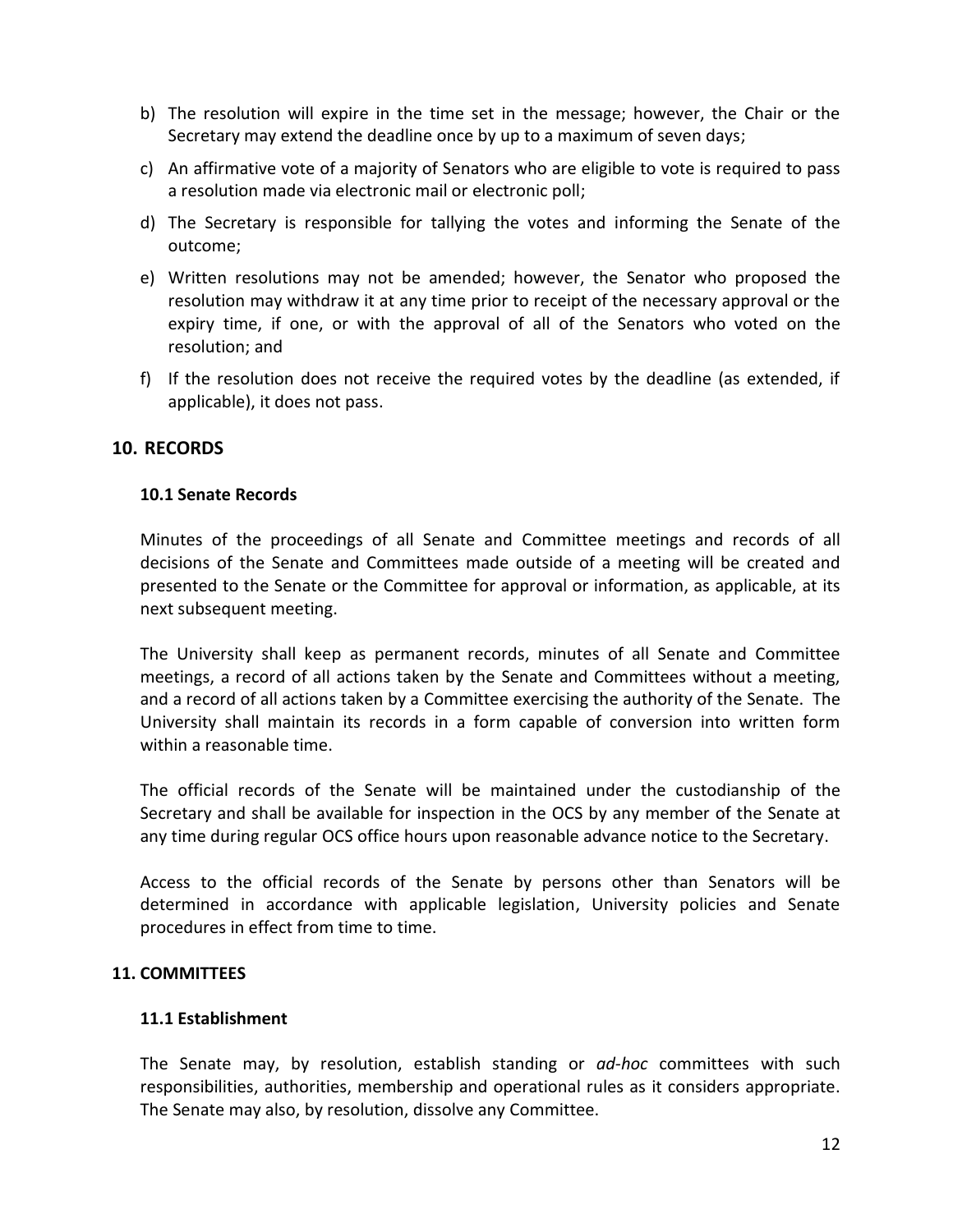# **11.2 Authority**

Except as otherwise set out in these Bylaws, the Senate may delegate to a Committee any of the Senate's powers, duties or functions, on such conditions, if any, set out in the establishing resolution or any subsequent resolution. The Senate may also, by resolution, alter or revoke the delegation of any of its powers, duties and functions under this section.

### **11.3 Rules and Procedures**

Except where otherwise specified in these Bylaws, the responsibilities, authorities, membership and operation of a Committee shall be set out in terms of reference approved by the Senate or its delegate.

Committees shall report their activities and decisions to the Senate at such times and in such manner as required by the Senate.

### **11.4 Membership**

Where achievable, taking into consideration skills requirements and real, potential or apparent conflicts of interest, other Senate responsibilities, and good governance principles and practices, Senators shall comprise a majority of the membership of a standing Committee of the Senate.

Committee members hold their position at the pleasure of the Senate or as otherwise determined by the Senate.

The Chair and the Vice Chair shall be an ex officio member of the Executive Committee.

The Chair shall have an unfettered right to attend any meeting of a Committee, whether the Chair is a Committee member or not.

### <span id="page-13-0"></span>**12. SPOKESPERSON**

The Chair, or in his or her absence or inability to act, the Vice Chair, is the only person authorized to speak for the Senate.

#### <span id="page-13-1"></span>**13. SENATE ASSESSMENT**

The Senate shall carry out an annual assessment of its performance and operations no later than 15 months following its last assessment in accordance with a process approved by the Executive Committee or its delegate, which process may include meetings between the Chair and individual Senate members and exit interviews with departing Senate members.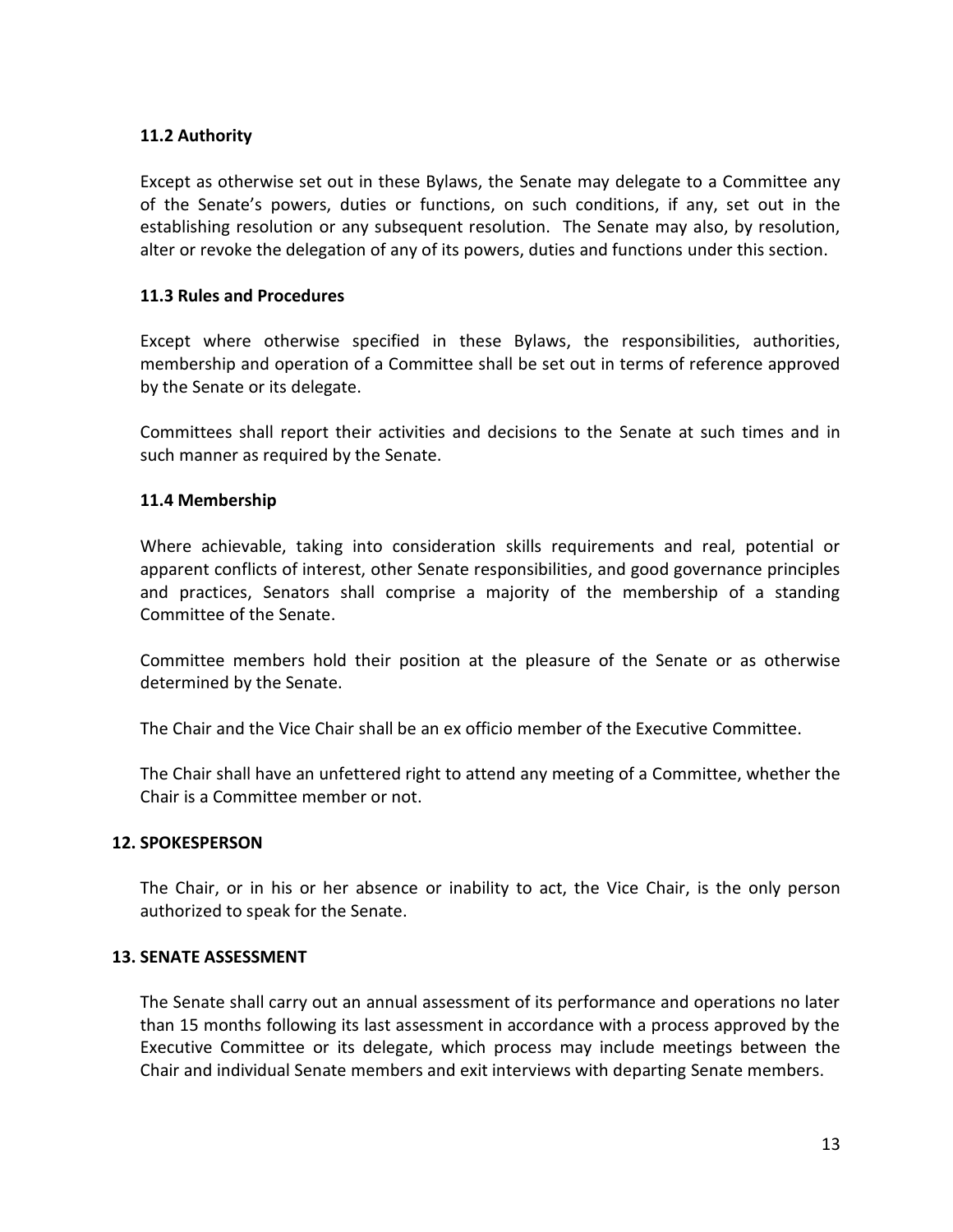## <span id="page-14-0"></span>**14. EXECUTION**

## **14.1 Execution**

Documents or instruments in writing requiring execution on behalf of the Senate shall be signed by the Chair or the Vice Chair.

## <span id="page-14-1"></span>**15. GENERAL**

## **15.1 Secretary to the Senate**

The Secretary shall have those powers, duties and responsibilities in respect of this role as are provided for in these Bylaws and as may from time to time be assigned to the Secretary by the Senate or that are incidental to the role of secretary to the Senate.

## **15.2 Validity of Notices**

Any notice or communication required or permitted to be given or made hereunder will be sufficiently given or made for all purposes if delivered personally, sent by electronic mail or facsimile or sent by ordinary mail within Canada to the last address listed in the records of the OCS. Any such notice or communication if sent by facsimile or other means of electronic communication shall be deemed to have been received on the day of sending, and if delivered by hand shall be deemed to have been received at the time it is delivered to the applicable address. A document sent by mail will be deemed to be received on the fifth Business Day after the day on which it is mailed. In proving the notice or communication was mailed, it shall be sufficient to prove that such document was properly addressed, stamped and posted.

### **15.3 Breach of these Bylaws**

Senators acknowledge that a breach of their obligations under these Bylaws may result in disciplinary action, up to and including a request for their resignation or a termination of their appointment.

Senators are required to immediately report any potential or actual breach of these Bylaws to the Chair or the Secretary for handling.

Upon notification of a potential breach, the Chair will review the circumstance and details and will notify the Senator involved and seek a response. The Chair will make a determination regarding compliance and will notify the Senator, the notifier (if applicable), the Secretary and the Executive Committee. The identity of the notifier will not be disclosed unless required by law or in a legal proceeding.

The Executive Committee will assess the non-compliance and, unless otherwise prescribed by these Bylaws, will decide on an appropriate action.